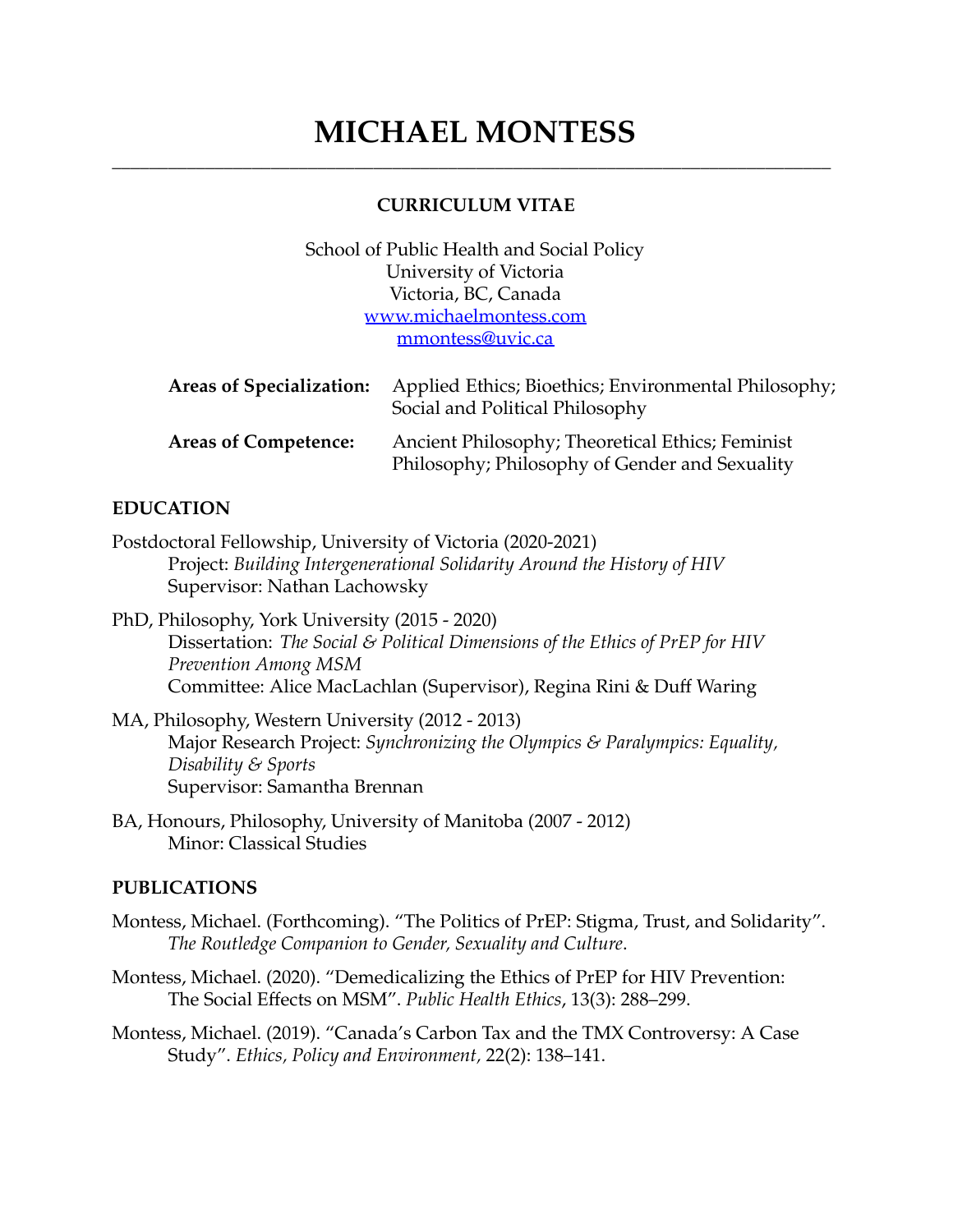- Eaton, Andrew D., Soo Chan Carusone, Shelley L. Craig, Erin Telegdi, John W. McCullagh, David McClure, Walter Wilson, Leonardo Zuniga, Kevin Berney, Galo F. Ginocchio, Gordon A. Wells, **Michael Montess**, Adam Busch, Nick Boyce, Carol Strike, & Ann Stewart. (2019). "The ART of conversation: Feasibility and acceptability of a pilot peer intervention to help complex HIV-positive people transition from hospital to community". *BMJ Open,* 9(3).
- Eaton, Andrew D., Francisco Ibáñez-Carrasco, Shelley L. Craig, Soo Chan Carusone, **Michael Montess**, Gordon A. Wells & Galo F. Ginocchio. (2018). "A Blended Learning Curriculum for Training Peer Researchers to Conduct Community-Based Participatory Research". *Action Learning: Research and Practice, 15* (2): 139-150.

# **POPULAR PUBLICATIONS**

- Montess, Michael. (2020). "Decades of lessons from HIV can help us deal with COVID-19". *Ricochet.*
- Montess, Michael and Anna Cooper Reed. (2019). "No One Wins in Pipeline Adventure". *Winnipeg Free Press.*

# **WORKS IN PROGRESS**

MacLachlan, Alice & **Michael Montess**. "Beyond "Gay, Straight, or Bi": What Sexual Orientations are There?". *Routledge Handbook on Philosophy of Sex and Sexuality.* 

# **AWARDS**

University of Victoria Mitacs Accelerate Postdoctoral Fellowship (\$30,000), 2020-2021

York University

Provost Dissertation Scholarship (\$24,500), 2019 - 2020 York Graduate Scholarship (\$8000), 2015 - 2020 Kitty and Lou Newman Memorial Graduate Scholarship (\$3000), 2015 & 2016

Western University

Western Graduate Research Scholarship (\$4000), 2012 & 2013 Dean's Entrance Scholarship (\$2000), 2012

University of Manitoba

Gold Medal in Philosophy, 2012 President's Scholar Scholarship (\$2000), 2007 & 2008 Chown Centennial Entrance Scholarship (\$1000), 2007 University of Manitoba Entrance Scholarship (\$2000), 2007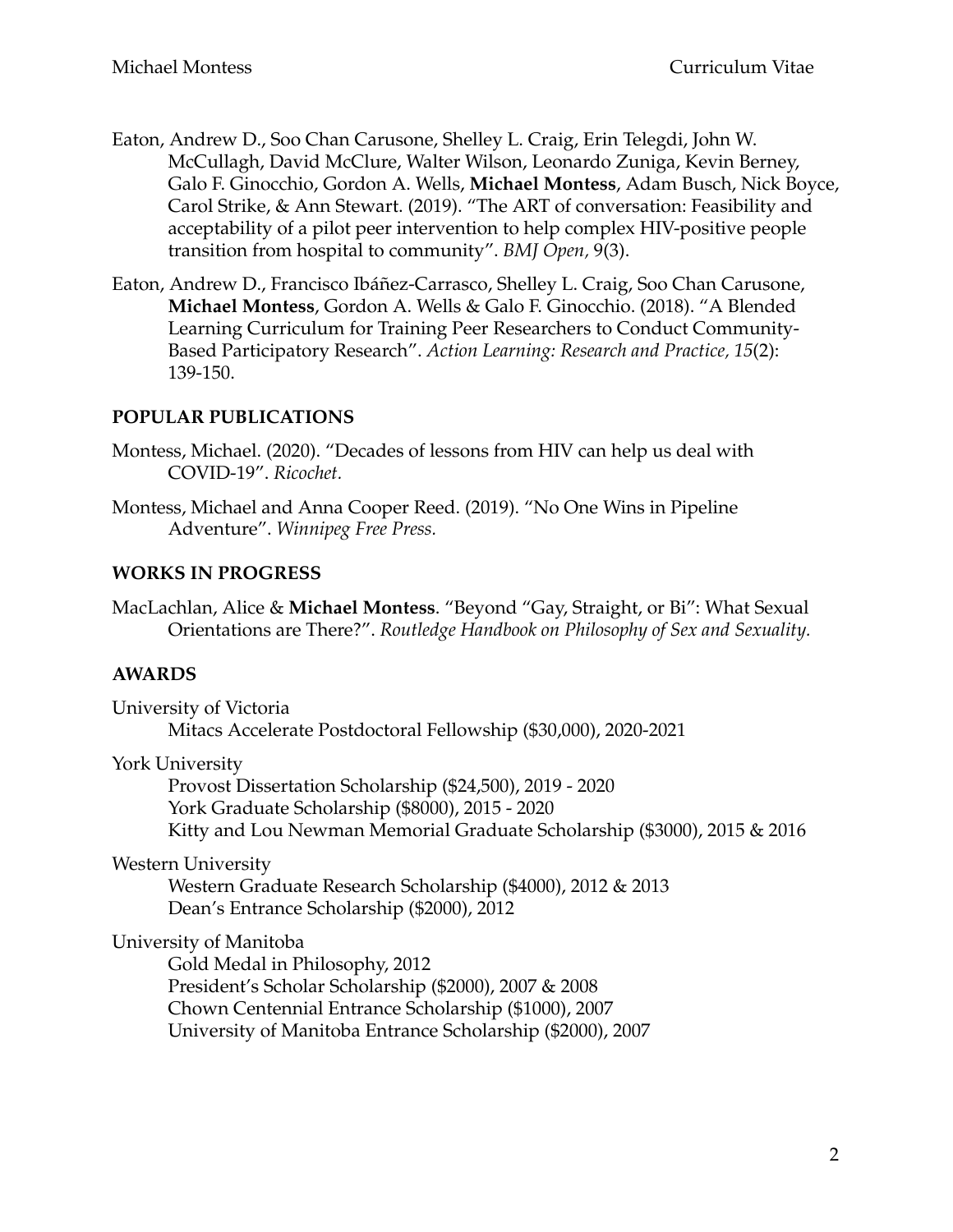# **CONFERENCE PRESENTATIONS**

- "Understanding the Effects of PrEP on Political Solidarity among MSM: Differences in Sexual Moralities and Intergenerational Views", Canadian Philosophical Association (CPA), Virtual Conference 2021, American Society for Bioethics and Humanities (ASBH), Virtual Conference 2020, & Canadian Bioethics Society (CBS) Conference, Toronto, ON, 2020 (Cancelled)
- "Demedicalizing PrEP for HIV Prevention: The Social and Political Effects on MSM", American Philosophical Association (APA) Eastern Division Conference, Philadelphia, PA, January 2020
- "Assessing the Risk of PrEP for HIV Prevention: Values and Value Assumptions", Canadian Bioethics Society (CBS) Conference, Banff, AB, May 2019
- "Challenging the Anthropocentrism in the Ethics of Climate Change", Canadian Society for Environmental Philosophy (CSEP) Conference, Calgary, AB, October 2018 & Canadian Philosophical Association (CPA) Conference, Montreal, QC, June 2018
- "Comparing PrEP for HIV Prevention Among MSM and the Birth Control Pill: Sex, Power & Social Justice", Canadian Bioethics Society (CBS) Conference, Halifax, NS, May 2018
- "Increasing Sexual Freedom for MSM through PrEP", Community Based Research Centre (CBRC) Conference, Vancouver, BC, November 2017
- "Using PrEP for HIV Prevention for MSM: Risks, Relationships & Responsibility", Canadian Bioethics Society (CBS) Conference, Montreal, QC, May 2017
- "The Ethics of PrEP for HIV Prevention: Serostatus, Stigmatization & Sexual Freedom" Canadian Philosophical Association (CPA) Conference, Calgary, AB, May 2016

# **POSTER PRESENTATIONS**

- **"**Comparing PrEP & the Birth Control Pill: Sexual Freedom, Empowerment & MSM", Canadian Association for HIV Research Conference (CAHR), Vancouver, BC, April 2018
- "A Blended Learning Curriculum for Training Peer Researchers to Conduct Community-Based Participatory Research" with Andrew D. Eaton, Francisco Ibáñez-Carrasco, Shelley L. Craig, Soo Chan Carusone, Gordon A. Wells & Galo F. Ginocchio , Canadian Association for HIV Research (CAHR) Conference, Vancouver, BC, April 2018

# **OTHER PRESENTATIONS**

"Non-human Rights and Mind-Reading: Empathy, Moral Agency & Personhood" York University Graduate Philosophy Conference, Toronto, ON, April 2016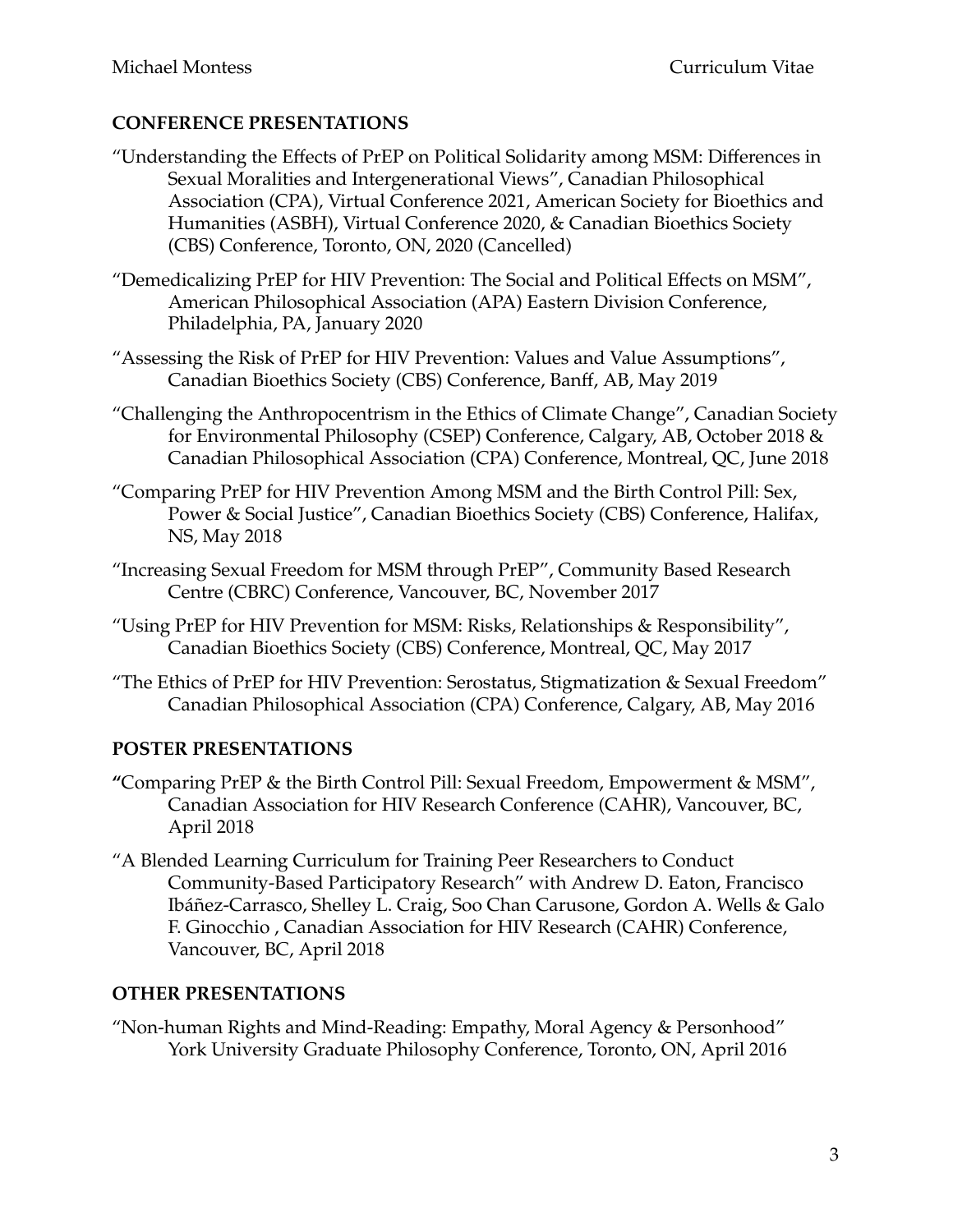"Blood, It's In You To Give?: The Ethics of the MSM Blood Donation Ban", Western University Philosophy Graduate Student Association Colloquium Series, London, ON, & October 2012 Centre for Professional and Applied Ethics Student Colloquium Series, Winnipeg, MB, March 2012

### **TEACHING EXPERIENCE**

| Course Instructor, York University                   |  |
|------------------------------------------------------|--|
| Ancient Philosophy: Love and Friendship, Winter 2019 |  |

Guest Lecturer, York University Feminist Philosophy (Graduate) for Lorraine Code, Fall 2017 The Meaning of Life (Undergraduate) for Kristin Andrews, Winter 2017

Teaching Assistant, York University

Professional Practice in Computing (Online) with Jarek Gryz, Fall 2020 Modes of Reasoning: Social Issues (Online) with Hillary Davis, Summer 2019 Ancient Philosophy: Plato & Aristotle with Stefan Rodde, Fall 2018 Ancient Philosophy: Plato & Aristotle with Gerard Naddaf, Winter 2018 Theoretical Ethics with Julie Allen, Fall 2017 & Summer 2016 Modes of Reasoning: Social Issues (Online) with Jason Robinson, Summer 2017 The Meaning of Life with Kristin Andrews, Winter 2017 & Fall 2015 Applied Ethics with Shyam Ranganathan, Fall 2016 The Meaning of Life with Hilary Davis, Winter 2016

Teaching Assistant, Western University Global Justice & Human Rights with Andrea White, Winter 2013

Media Ethics with Ryan Robb, Fall 2012 Teaching Assistant, University of Manitoba Introduction to Philosophy with Patrick Walsh, Winter 2015 & Fall 2011 Business Ethics with Patrick Walsh, Fall 2014 Critical Thinking with Esa Diaz-Leon, Winter 2011

#### **RESEARCH EXPERIENCE**

SSHRC Insight Grant, Research Assistant, 2019 - 2020 "Civility and Solidarity" with Alice MacLachlan

AIDS Committee of Toronto, Research Assistant, 2017 - 2018 "The ART of Conversation: Developing a Peer Telephone Support Program for People Living with HIV Who Use Substances and are Facing Challenges with Antiretroviral Adherence Following Hospitalization" with Andrew Eaton

#### **SERVICE EXPERIENCE**

Editor

"Brainwandering: A Blog Written and Maintained by the York University Public Philosophy Outreach Initiative", York University, 2017 - 2019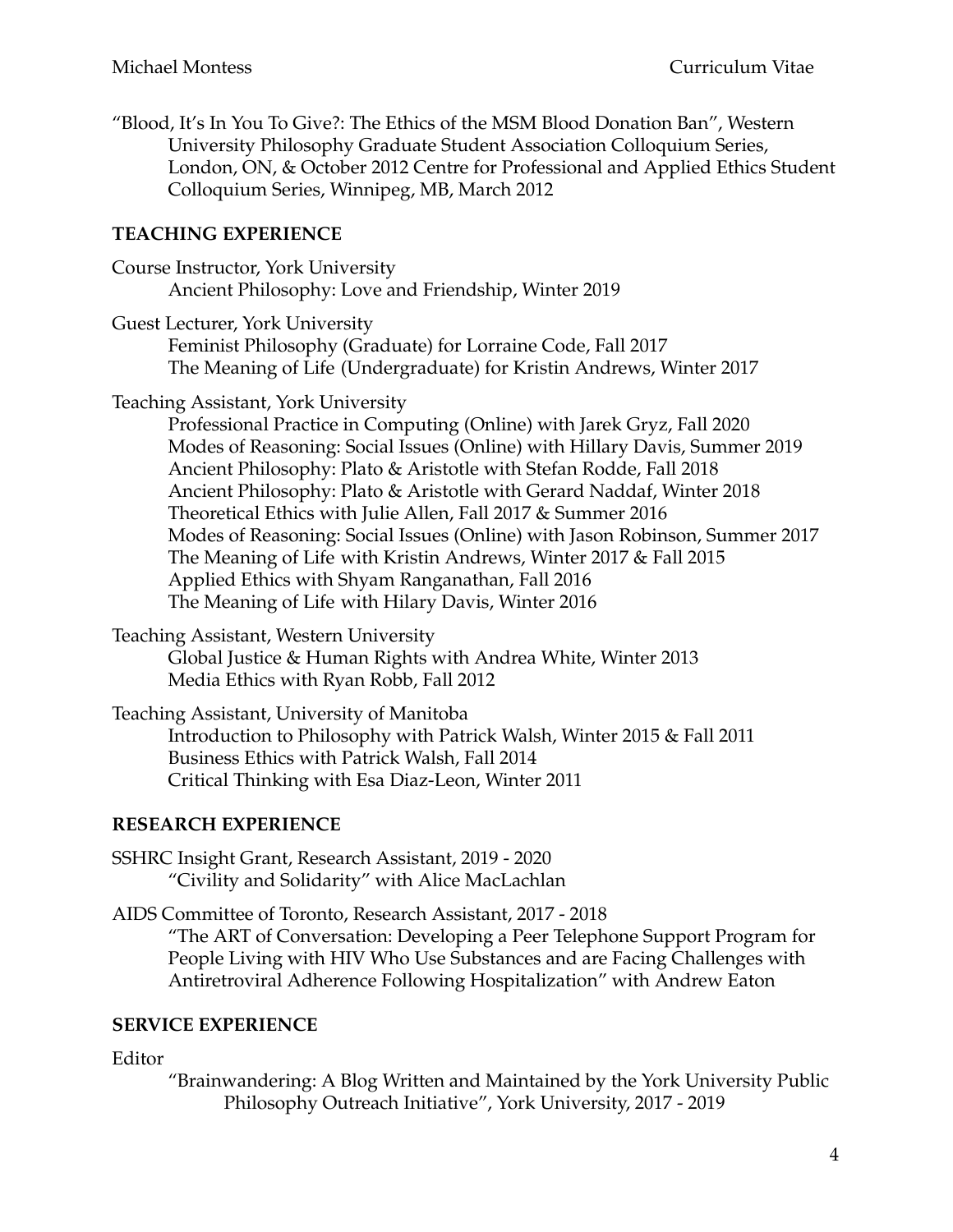#### Conference Organizer

"Bioethics & Applied Philosophy: York University Graduate Student Philosophy Conference", York University, April 2018

# Committee Member

Faculty of Graduate Studies Representative, York University, 2018 - 2019 Minorities and Philosophy (MAP), York University, 2016 - 2018 Diversity Committee, York University, 2015 - 2018 Adjudication Committee, York University, Winter 2018 Search Advisory Committee, University of Manitoba, 2010 - 2011

# Judge

Canadian High School Ethics Bowl, 2021 Manitoba High School Ethics Bowl, University of Manitoba, 2021 & 2014 Ontario High School Ethics Bowl, University of Toronto Mississauga, 2020

# Board Member

Manitoba Association for Rights & Liberties, 2014 - 2015

# **GRADUATE COURSES**

York University

PhD Research Seminar (Alice MacLachlan & Kristin Andrews), Fall 2018 PhD Research Seminar (Kristin Andrews & Regina Rini), Fall 2017 - 2018 Applied Ethics: Philosophy of Love (Alice MacLachlan), Winter 2017 Feminist Philosophy: Ecological Thinking (Lorraine Code), Fall 2016 Ancient Philosophy: Hellenistic Philosophy (Stefan Rodde), Fall 2016 Philosophy of Cognitive Science: Animal Minds (Kristin Andrews), Winter 2016 Theoretical Ethics: Autonomy (Susan Dimock), Fall 2015 Applied Ethics: Family Ethics (Alice MacLachlan), Fall 2015 - 2016 First Year Seminar (Muhammad Ali Khalidi & Michael Giudice), Fall 2015 - 2016

# Western University

Ancient Philosophy: Plato's Dialogues (Devin Henry), Winter 2013 Ancient Philosophy: Presocratic Philosophy (John Thorpe), Winter 2013 Political Philosophy: Grotius & Hobbes (Dennis Klimchuk), Winter 2013 Philosophy of Law (Andrew Botterell & Dennis Klimchuk), Fall 2012 Applied Ethics: Egalitarianism (Samantha Brennan), Fall 2012 Epistemology: Trust (Carolyn McLeod), Fall 2012

# **PROFESSIONAL MEMBERSHIPS**

American Philosophical Association (APA), Canadian Philosophical Association (CPA), Canadian Bioethics Society (CBS), American Society for Bioethics and Humanities (ASBH), Canadian Association for HIV Research (CAHR)